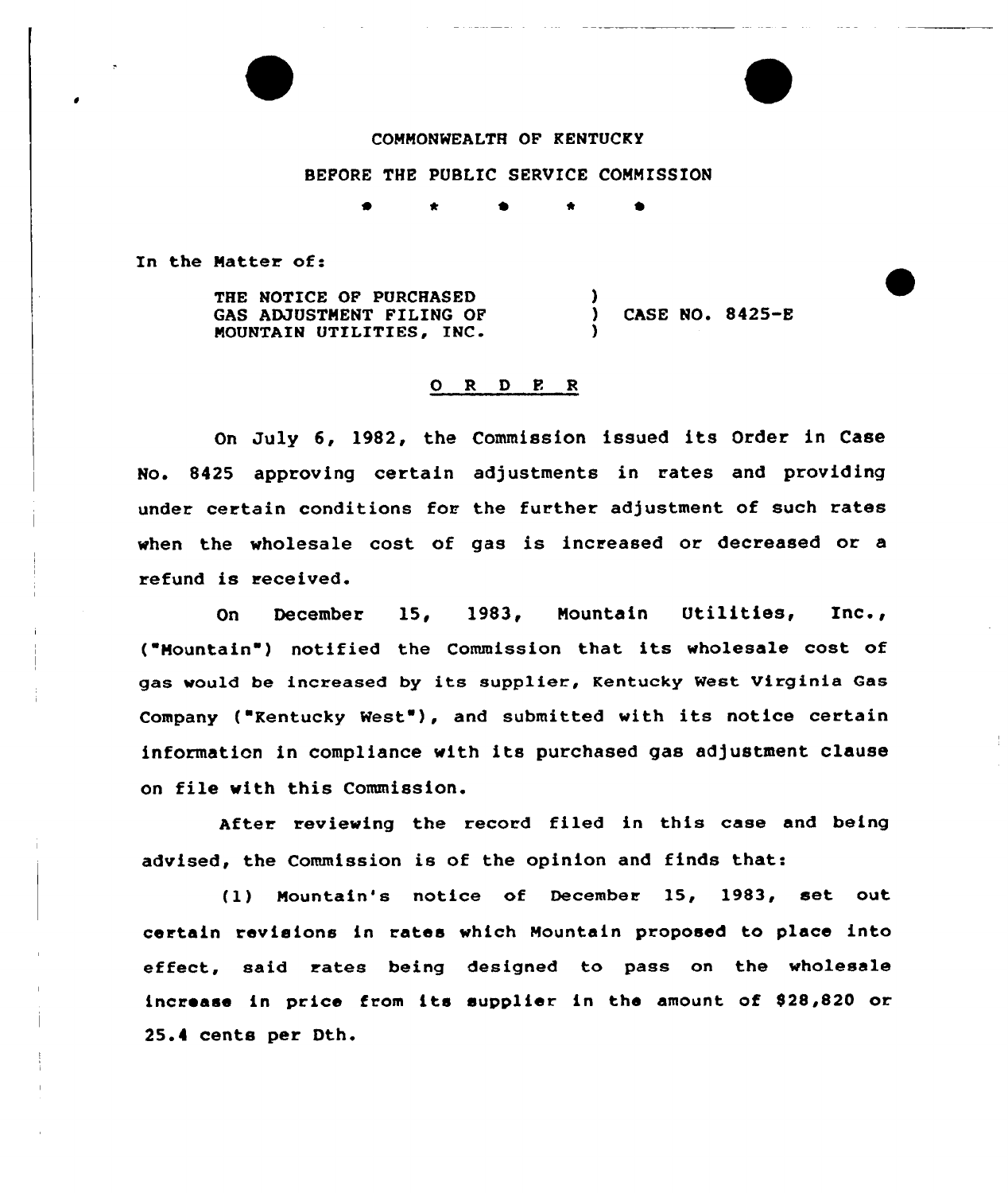



(2) On November 30, 1983, Kentucky West filed revised rates effective November 1, 1983, in compliance with Orders issued on October 31, 1983, and November 29, 1983, by the Federal Energy Regulatory Commission in Docket No. TA84-1-46-000.

(3) Mountain's notice of December 15, 1983, requested an effective date of November 1, 1983. Mountain's notice does not provide the 20-day notice as required by statute; therefore, the proposed rates should be effective on and after January 4, 1984.

(4) Mountain's adjustment in rates under the purchased gas adjustment provisions approved by the Commission in its Order in Case No. 8425 dated July 6, 1982, is fair, just and reasonable and in the public interest and should be effective with gas supplied on and after January 4, 1984, subject to refund. These rates should be subject to refund because Kentucky West's rates are subject to refund.

IT IS THEREFORE ORDERED that the rates in the Appendix to this Order be and they hereby are authorized effective with gas supplied on and after January 4, 1984, subject to refund.

IT IS FURTHER ORDERED that within 30 days of the date of this Order Mountain shall file with this Commission its revised tariffs setting out the rates authorized herein.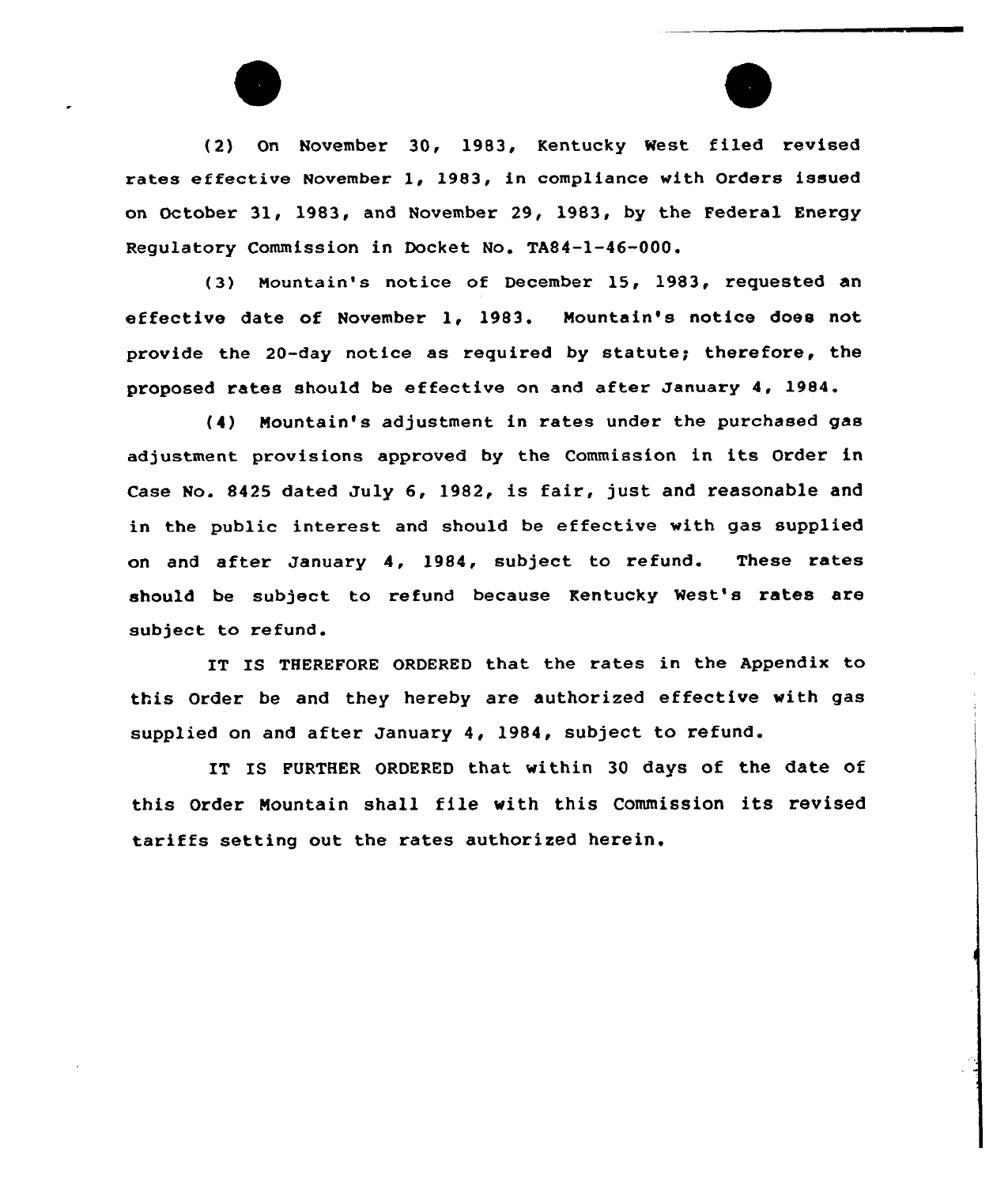

Done at Frankfort, Kentucky, this 3rd day of January, 1984.

PUBLIC SERVICE COMMISSION

rug  $FMR$ Vice Chairman .<br>Mari Commissioner

ATTEST:

Secretary